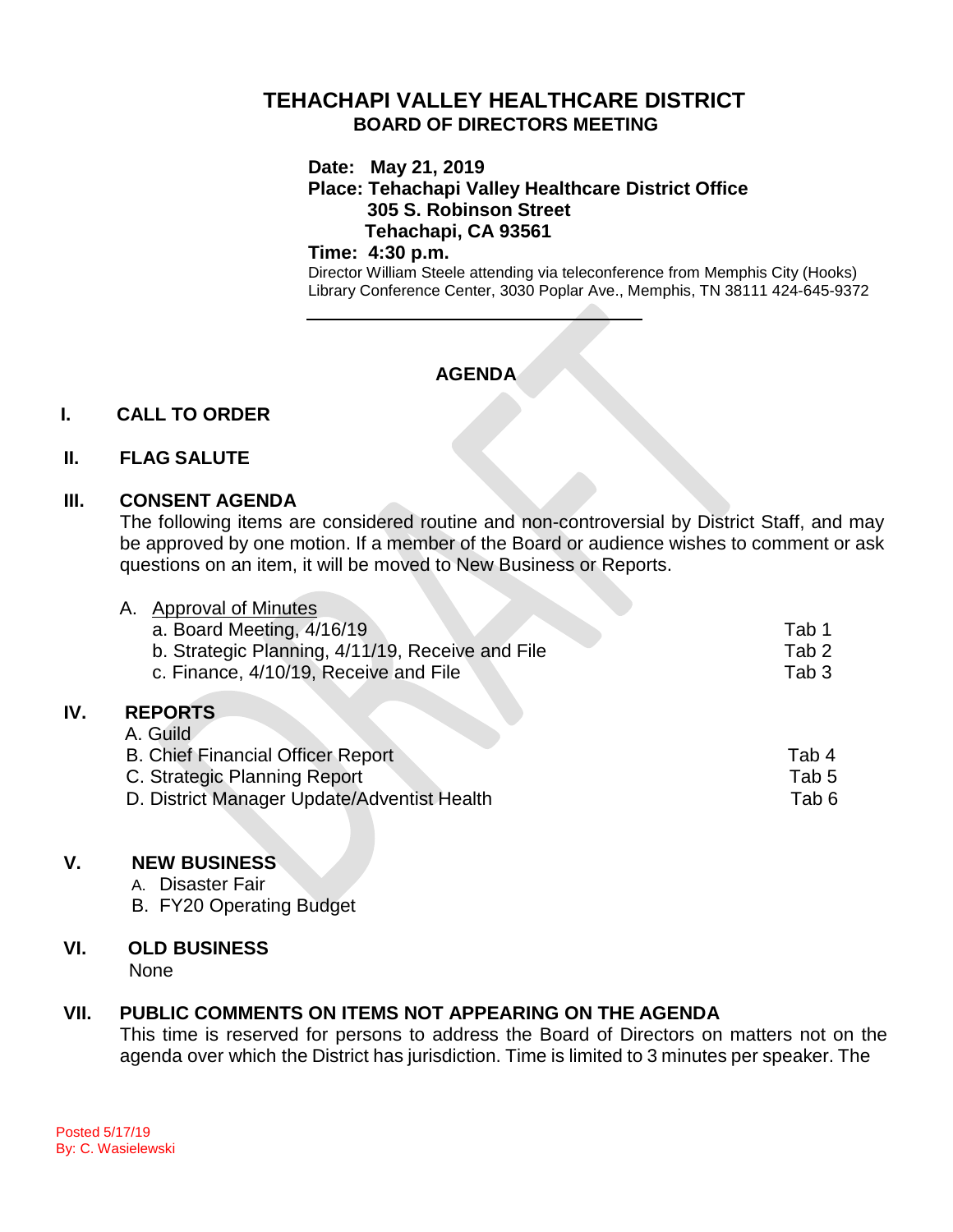Board of Directors can take no action on your presentation. Any person desiring to speak on an item on the agenda will be given an opportunity to do so prior to the Board of Directors acting on the item.

## **VIII. BOARD COMMENTS ON ITEMS NOT APPEARING ON THE AGENDA**

## **IX. ADJOURNMENT**

#### **NOTICE TO THE PUBLIC**

#### **PUBLIC COMMENT PERIOD FOR REGULAR MEETINGS**

Members of the public may comment on any item on the agenda before the Board takes action on it. The public may also comment on items of interest to the public that is within the subject matter jurisdiction of the Board; provided, however, the Board may not take action on any item not appearing on the agenda unless the action is otherwise authorized by law. Any person addressing the Board will be limited to a maximum of three (3) minutes so that all interested parties have an opportunity to speak.

#### **COPIES OF PUBLIC RECORDS**

All writings, materials, and information provided to the Board for their consideration relating to any open session agenda item of the meeting are available for public inspection and copying during regular business hours at the Administration Office of the District at 305 S. Robinson St., Tehachapi, California.

#### **COMPLIANCE WITH ADA**

This agenda shall be made available upon request in alternative formats to persons with a disability, as required by the Americans with Disabilities Act of 1990 (42 U.S.C. § 12132) and the Ralph M. Brown Act (Cal. Gov't Cod. § 54954.2). Persons requesting a disability related modification or accommodation in order to participate in the meeting, should contact the Executive Office during regular business hours by phone at 661-750-4848, or in person at the District's Administrative Office at 305 S. Robinson St., Tehachapi, California.